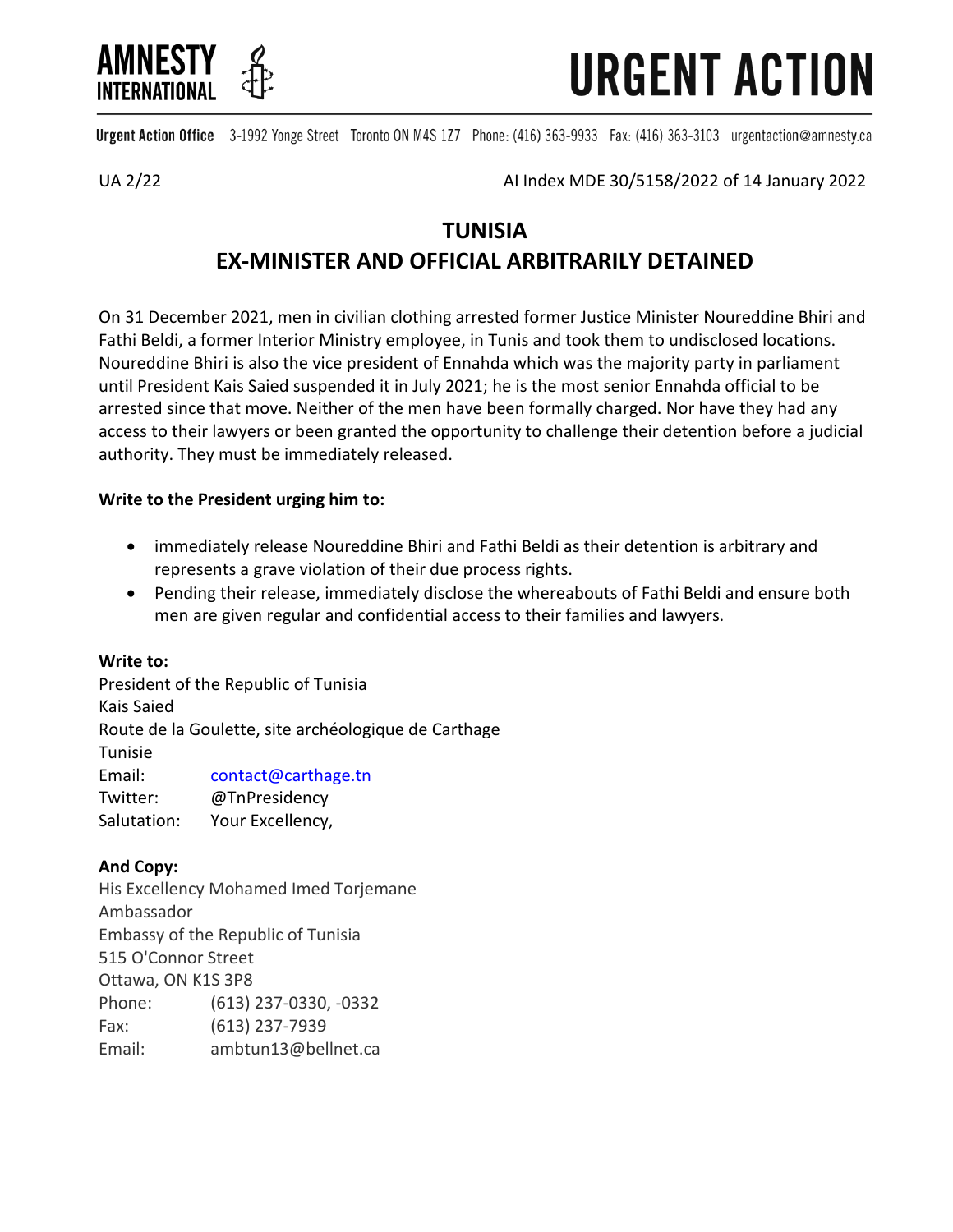### **Additional information**

Around 8.15 am on 31 December 2021, Noureddine Bhiri and his wife, both lawyers, left their house in the district of Manar 1, in Tunis, and got into their car to drive to the office they share when four cars pulled up and trapped their car in the street. Around ten men in civilian clothing got out of the four cars, struck Noureddine Bhiri and his wife on the head and ordered Noureddine Bhiri to go with them. The men refused to identify themselves and did not present an arrest warrant. Noureddine Bhiri was detained incommunicado at an undisclosed location until 2 January, when his family and lawyers learned that he had been transferred to the Bougatfa hospital in Bizerte, a town in northern Tunisia, where he remains held. Authorities have since allowed Noureddine Bhiri's family to visit him in hospital but have continued to refuse his lawyers access to him, in violation of his due process rights.

Around 10.30 am on 31 December 2021, Fathi Beldi was driving his car out of his garage in Ariana, Tunis, when several cars pulled up and men in civilian clothes got out and arrested him without showing an arrest warrant. The men also confiscated his car. Later that day, National Guard officers in Borj El Amri, a city 30 km from Tunis, called his family to inform them of the arrest, but refused to disclose his whereabouts, detaining him incommunicado without access to his family and lawyers. On 5 January, National Guard officers brought Fathi Beldi from his place of detention to the Borj El Amri police station, where they allowed him to meet with his family. However, they monitored the meeting and did not allow them to discuss Fathi Beldi's place of detention. Throughout his detention, officers have denied him access to his lawyers. To date, neither of the two men's lawyers have found any evidence that their detention is the result of a judicial order. Without access to their lawyers or a judicial authority, neither Noureddine Bhiri nor Fathi Beldi have been granted their right to challenge their detention or be promptly informed of charges against them, both core fair trial rights.

On 25 July 2021, President Kais Saied suspended parliament and dismissed Prime Minister Hichem Mechichi, citing emergency powers under Article 80 of the Constitution. In September 2021, he issued Decree-Law 117, which suspended most of the Constitution; granting him total control of most aspects of governance, including the right to legislate through decrees and gave him supreme executive power. Since then, the authorities have imposed several repressive measures against judges, senior states officials and parliamentarians such as arbitrary house arrest and travel bans. There has also been an increasing pattern of referral of civilians, including opposition politicians and critics of the President, before military courts.

Noureddine Bhiri (63) is a former Minister of Justice who served from 2011 to 2013 in a coalition government following the ouster of president Zine el Abidine Ben Ali and elections of a National Constituent Assembly. A lawyer and member of the Tunisian bar, he is also the vice-president of Ennahdha, one of Tunisia's most powerful political parties and heads the party's group in parliament. The party has criticised President Saied's concentration of powers since the July 2021 suspension of parliament, calling it a "coup". Noureddine Bhiri suffers from diabetes and high blood pressure, and normally takes regular medication for both ailments. His health is at risk, as he is refusing to take food, water or medicine to protest his arbitrary detention and is nourished only through intravenous fluids. Fathi Beldi (55) is a former official at the Interior Ministry in the General Department in charge